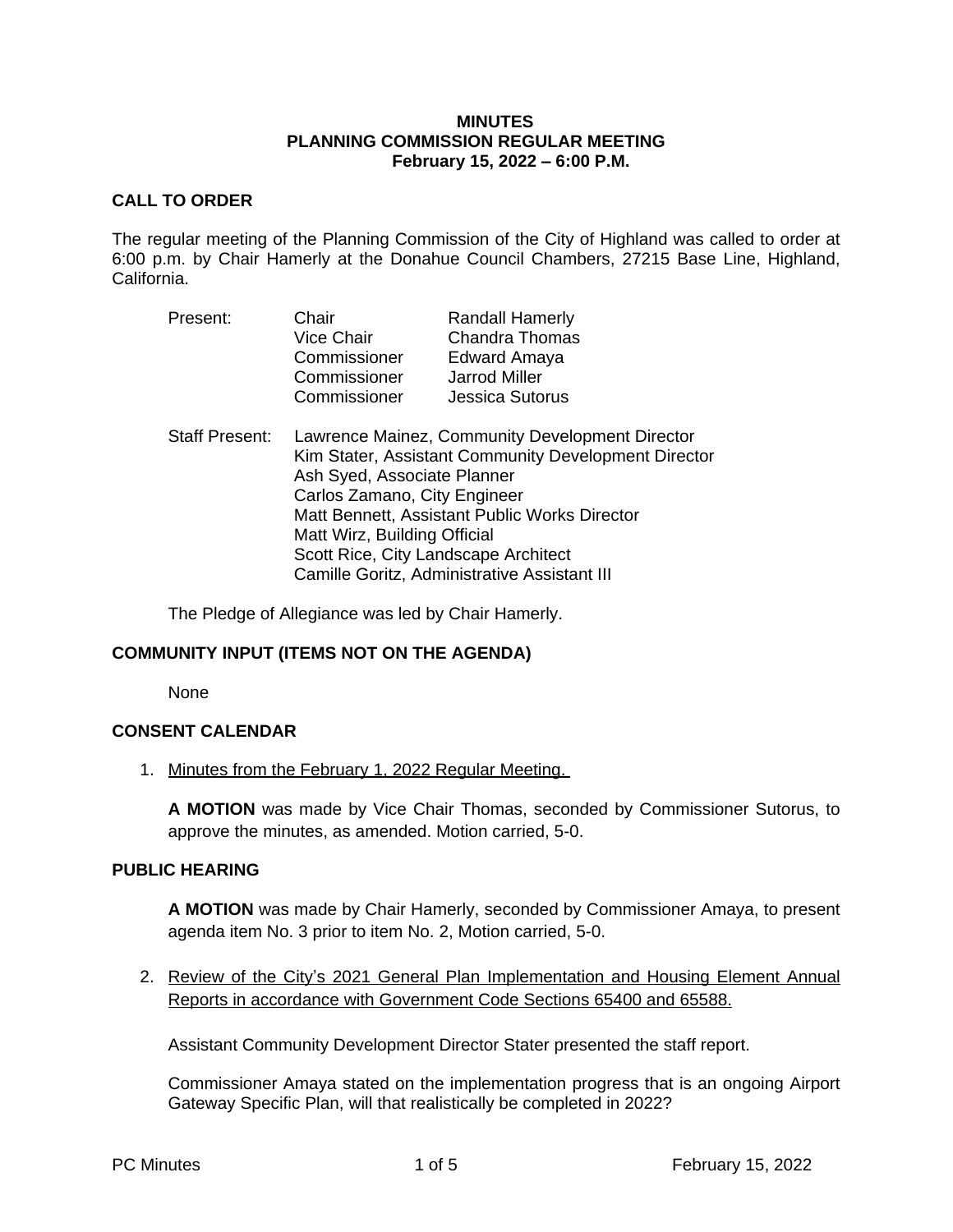Assistant Community Development Director Stater stated most likely for year 2022 and what will happen is the city will meet again and we will provide the remainder of our comments to make sure we're all in agreement on a unified document that is acceptable to bring to Planning Commission and City Council.

Commissioner Miller stated I had a suggestion on page 43, it states in coordination with East Valley Water District and the County of San Bernardino continue to maintain, improve the hydrology and natural quality of the watersheds of Bledsoe Creek Plunge Creek, Alder Gulch, Sand Creek, Warm Creek, and Old City Creek. That project was just completed out on Plunge Creek, and I believe San Bernardino County was involved with that. I'm not sure if that would be a project that needs to be cited.

Assistant Community Development Director Stater stated that is a good idea.

The Planning Commission received and filed the 2021 General Plan and Housing Element Annual Reports.

3. Design Review Application (DRA 21-021) for the construction of a 21-unit multi-family apartment complex (Town Center Apartment Homes) located on a vacant 1.72-acre site. (APN: 1200-381-05 and -43)

Associate Planner Syed presented the staff report.

Chair Hamerly opened the public hearing.

Commissioner Miller stated the grade elevations and the invert elevations that are called out, the pipe seems to be running really shallow. In some cases, it looks like 6 inches or less, so be concerned about the loading on those pipes. The underground infiltration basin that's being proposed in the park area and cross referencing that with the landscape plans, it looks like there's some overlap between the larger trees and the underground system. I'm just wondering if we're going to be able to accommodate the root systems of those trees given what depth is proposed for that underground system.

Chair Hamerly asked how close can the underground WQMP get to a sewer lateral?

Commissioner Miller stated here's a standard requirement for that, if I was guessing, I would say 3 feet.

City Landscape Architect Scott Rice stated in our preliminary review of the landscape plans, we did comment that there seemed to be some overlap and just to be cognizant of that as the plans proceeded into full working drawings.

Commissioner Miller stated for the typical root structure for those types of trees. What are we thinking there?

City Landscape Architect Scott Rice stated we're really going to need to look at the depth of the infiltration or whatever the system is and kind of evaluate that. The tree in that area is shown in a general location, and we would look at the working draft of the water quality and shift the tree accordingly or recommend that during plan check.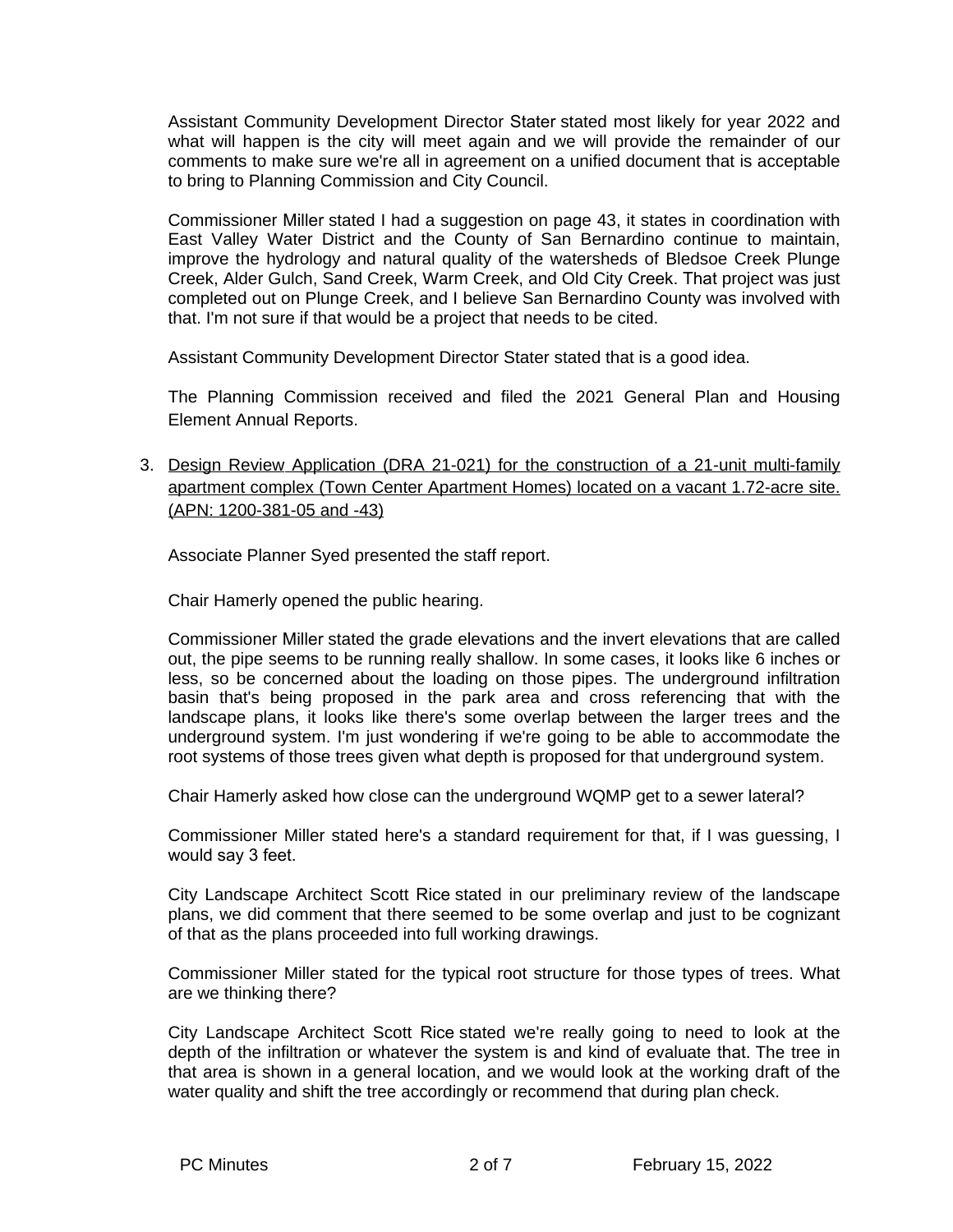Commissioner Miller stated or provide some type of root barrier because once those roots get down in that system, they can really compromise the integrity.

City Architect Scott Rice stated right, it would be more effective to move the tree further away than any sort of root barrier system.

Chair Hamerly asked would it be a bigger issue because the largest specimen tree, the 36-inch box California Sycamore looks like it's sitting directly over the sewer lateral? That was the one that I was concerned about, didn't pick up on the WQMP basin, but that's also a concern. But a sewer lateral is just like inviting disaster.

City Architect Landscape Scott Rice stated that was the comment that we had made during the preliminary review is we would we look at the final location during plan check.

Commissioner Miller stated I think it's great that we're incorporating permeable paving into this project that's aligning with our city goals of reducing imperviousness throughout the city.

Chair Hamerly stated one of the concerns was that almost all the specimen trees that are at the gateway elements. The westernmost entry coming in off Foster Avenue and then you have the four large Sycamore trees that are on the parking area that's outside of the gate. The entire tree palate is deciduous, and those are the kind of the specimen accent trees, and they're all going to be bare in the winter, so it'd be nice to have some foliage that's year-round, just as kind of the background information. You have a really nice under canopy here, with the shrubs, but having some of the specimen materials, if they had a year-round cover, might be a nice contrast to the bare sycamores and crape myrtles, and the other plants that are there. I don't know if you want to add additional trees or substitute out some of the trees. The Sycamore is a nice scale tree, so something similar size that is not deciduous would be a nice accent. Those are big buildings, and so we need to do something that can kind of mask them year-round.

Steve Powell, Applicant asked is there a recommendation that that that the City Landscape Architect would be able to make to give to our landscape architect? This is because they know the climate in the zone probably better than ours.

Chair Hamerly stated yes, I am sure.

Commissioner Amaya asked Is there a reason why we can't do a playground or that wasn't part of the plan or not big enough space?

Steve Powell stated all of the above. There are two-bedroom units, so again we're trying to design this as for the young executive. They're not designed for four-bedroom units. We do have a limited amount of space, if it was a bigger complex where we could amortize some of the costs over putting a playground set in there. This is too much of a small complex to justify it.

Commissioner Amaya asked is the apartment around 1,800 square feet?

Steve Powell stated the apartments are under 1,300 square feet.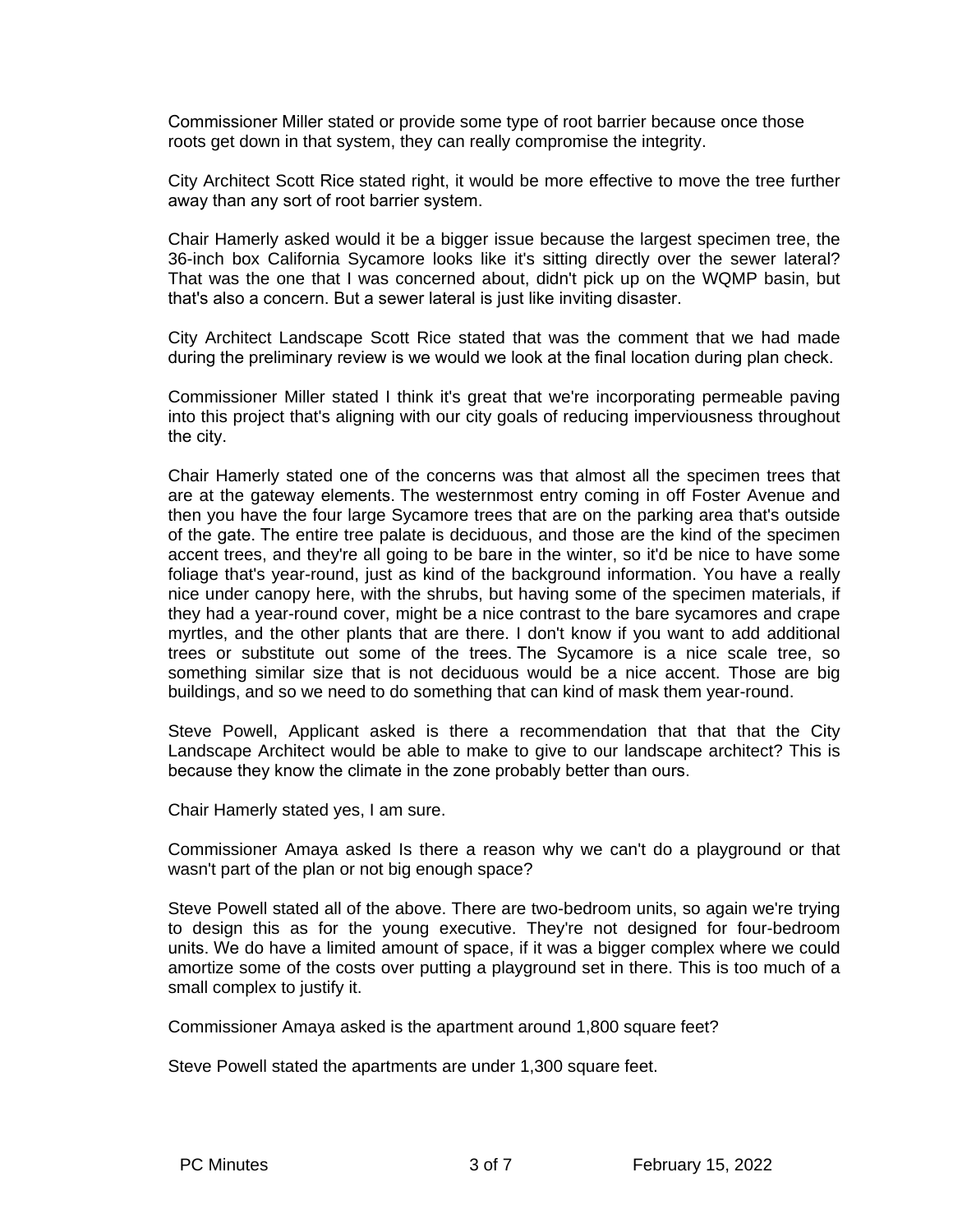Chair Hamerly asked long term lifecycle costs wouldn't go into something like an artificial turf?

Steve Powell stated that's a recommendation too that we would certainly consider.

Commissioner Sutorus stated I did see that condition and I caution you with the fake turf because other apartment complexes in the city I work for does not wash or clean it. It causes a very hot heat island effect, and it doesn't last unless you have really expensive base several feet down.

Chair Hamerly stated if it's for a dog park, you would have to have that advanced filtration system. You wouldn't just put the steaks right into compacted dirt.

Steve Powell stated for clarity, it is not a dog park. I don't want it to be marketed as a dog park, otherwise, you'll have everybody in town coming to use the dog park and that'll become a problem. If we don't provide the receptacles, then we may have that. I am familiar with that, and the artificial turf technology has gotten a lot better. We are looking for recommendations, the intent here is to make it look more botanical and a great place to pass through.

Commissioner Miller stated it would also be good if we could add a trash receptacle in there so we could deposit the waste as well. Is maintenance going to be handled in house? Are you going to be in control of that? Not just the landscaping but the entire development.

Steven Powell stated it'll be handled by a management company.

Commissioner Miller stated so you'll be bringing a street sweeper in monthly or as needed?

Steven Powell stated as needed.

Chair Hamerly regarding the trash enclosure, is that solution illustrated on this plan, or is it not because I didn't see the opening in the wall? It looks like a 3-sided wall with the doors in the front.

Associate Planner Syed stated that's correct, it's accessible from the internal drive aisle.

Chair Hamerly stated ok, a gate that size typically is not how you would address the ADA component for that. Regarding the exhibit as presented, does it illustrate the compliance with that condition of approval?

Building Official Wirz stated it's not shown as compliance based on this plan. It's something we must look at through the plan check a little closer, but I'm looking at the rear of that.

Chair Hamerly stated ok, because the swinging doors where the trash truck would drive through that's the gate that opens in the front so if it doesn't have an opening in the back, it's not accessible if you must open that giant steel gate.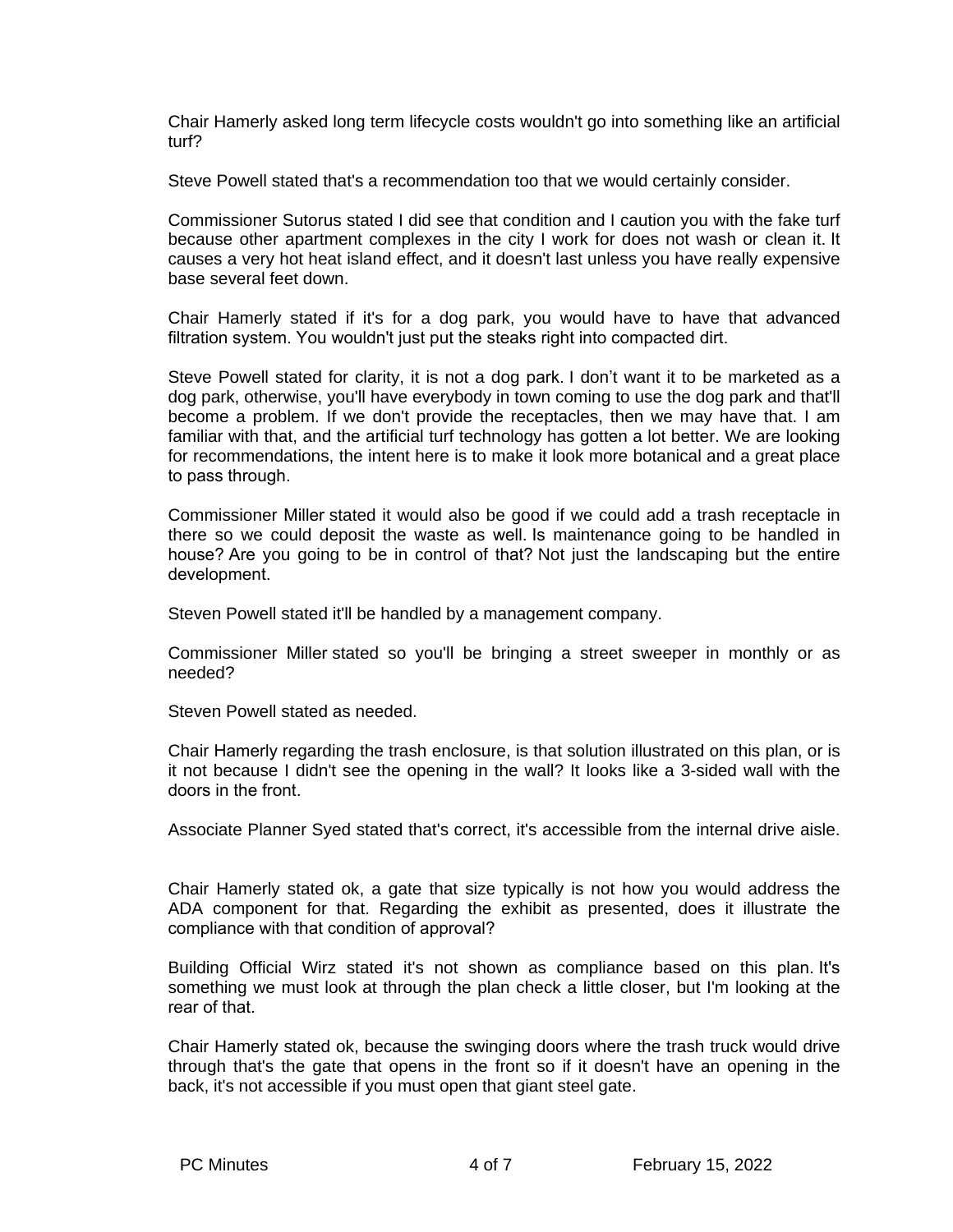Building Official Wirz stated correct, and that is something through plan check they would have to address with detail.

Chair Hamerly stated given the options, if we get a vote in this, it'd be a much more attractive presentation from that drive aisle to have the accessible path of travel and the opening in the wall be to the north side of that enclosure.

Building Official Wirz stated regarding the door, during plan check I'll have to discuss that with Public Services as well.

Chair Hamerly stated it is gated, so that's a mitigating measure there. I have one photometrics comment on the western border I didn't see any lumens, but it looks like there is two rings that go past the property boundary on the west. So, either those fixtures need to be shielded, or we're relying on the hedge to keep the light from crossing the property line and go into the rear yard of that single family residence. It looks like we'd be over half of a footcandle there if we're into the second contour. Regarding the floor plan, it looked like there was quite a bit of discrepancy on the designations for the elevations. Most of the ones in the packet, the direction was off. Building one is the first one with the elevations. What was the overall style that you're going for on these?

Steven Powell stated I went a little bit more between the Craftsman and Midcentury modern with the sloped roofs. It was just a way to break it and give it some interest on the front instead of just doing a gable. There isn't really a specific architectural style that we can name this.

Chair Hamerly stated I was leaning towards Craftsman just based on the color palette. There is not a consistent theme in terms of how the windows are treated. Your divided light patterns and the windows styles, and some of them have a big you know it's just basically  $2 \times 2$  grid in there and then have nothing but a horizontal grid and then others. It's smaller grids and they're busy.

Steven Powell stated we have another architect; we also have in-house design, so we debated this back and forth and our architect had a lot of these windowpanes with no grids. When we drew it out, it had such a contemporary feel to it.

Vice Chair Thomas stated I don't mind how it looks. I think it looks ok; I like the difference in the windows.

Chair Hamerly stated regarding building 2, which is the largest of the complex on the northernmost side. I wasn't as concerned with the northern elevation on that, even though it has some of the same issues as the south facade of building 3, but that is going to be visible from that entire street that is north of you. I'll leave that open because if we put in a bunch of screening against the north there, I think that most of those issues go away because that is not a dominant elevation.

Steven Powell stated ok, I understand what you are saying.

Community Development Director Mainez stated so Mr. Chair you are trying to simplify what we thought was very dramatic and it's going to be a powerful statement that it's something unique here in the town district, and so we're trying to simplify it a little bit.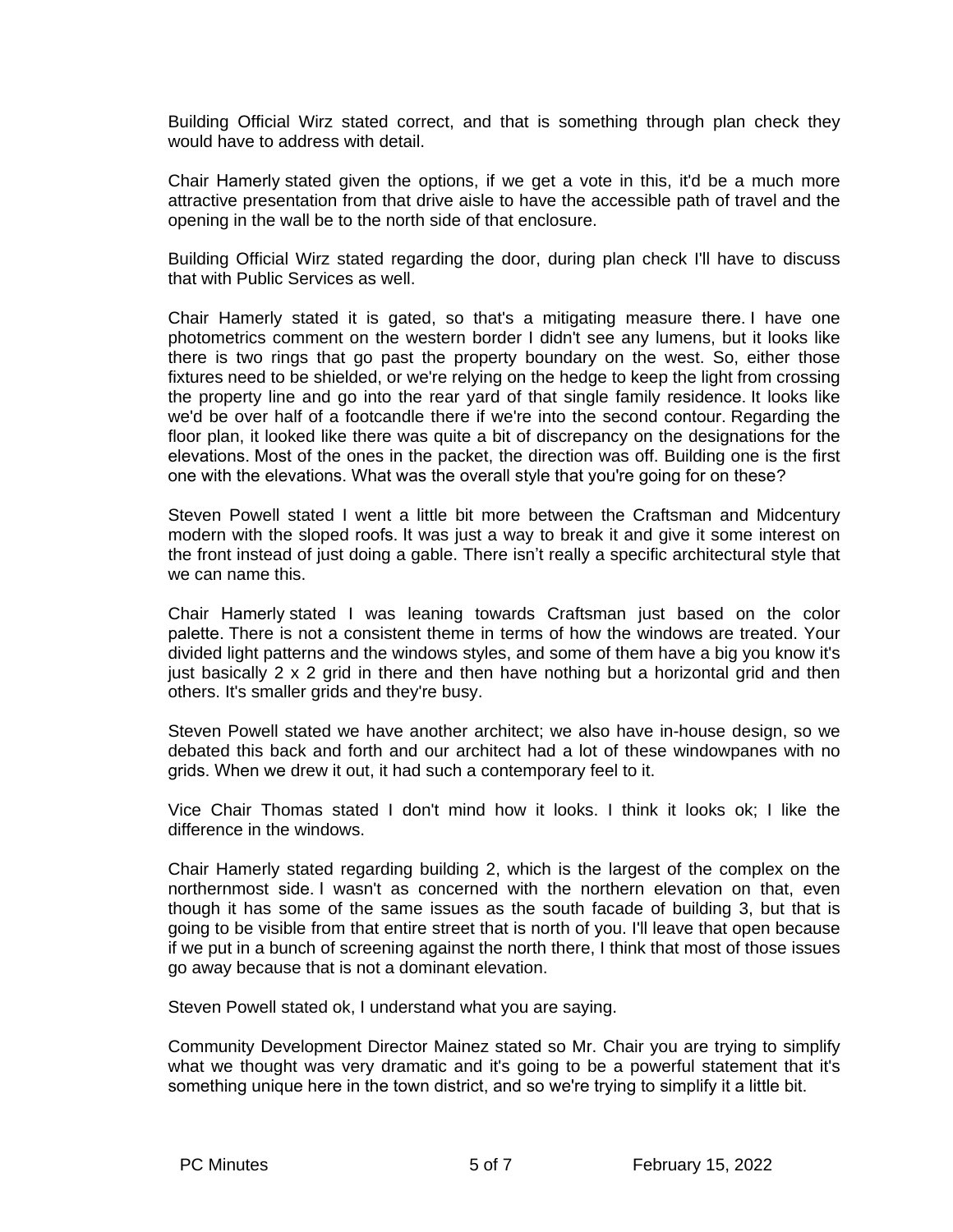Chair Hamerly stated he's talking about breaking the budget to fix an entire facade on the south.

Community Development Director Mainez stated I understand budget, but I just want to make sure there is consensus because they spent a lot of time with staff trying to make it more dramatic and I just want to make sure that as you back away and staff is going to start to back away as well, we just want to be consistent. This is dramatic, it's not one style, it's a lot of styles. If what I'm hearing that's not acceptable, I need to tell staff.

Commissioner Sutorus stated it's a nicely designed apartment complex. One of the nicest I've seen it for the front facade and stuff. I love the color schemes and it kind of reminds me a little bit of our mountains.

Vice Chair Thomas stated I appreciate what you just said right now about giving each apartment tenant something different, right?

Chair Hamerly stated if we start talking about the human scale of how do people identify with their unit, what makes it unique? Most of the interior of these buildings are going to be experienced at the ground level driving through that that common driveway and that's going up to your front door. Are there any of those Craftsman details that we can pull in just around what we'll call the covered porch areas as you approach the front door? Can you do any timber details or trick out the lighting a little bit just at the front door so that the garage is no longer the dominant theme.

Steven Powell stated corbels are knee braces. I think that those are elements that had a lot of character and personality and they don't break the bank. We did put stone on here and having all the different texture changes.

Vice Chair Thomas stated regarding the side elevations that's viewable from Foster Avenue, what is going to be added on that side elevation?

Steven Powell stated I'm so focused on the front side that one there we're going to do some additional work on that, and the texture changes the recommendations I think is important.

Chair Hamerly stated on building 2 that you'd have three gables in the middle and two sheds on the end because you said you were trying to be consistent with all your elevations.

Steven Powell stated if I take the match lines out where the match lines are I have a total of 2 gable garages that contain 4 garage slots and then I have one hybrid and 3 sheds.

Vice Chair Thomas stated I didn't want to add any more conversation to it, but if I were going to be living in one of these, I would want the horizontal type of roof, not the ones that are just straight across.

Steven Powell stated we looked at putting gables all the way along, but it just looked too consistent.

Vice Chair Thomas stated right, but the other one where you're breaking it up and it's still consistent because you have two and two right? It's just a different consistency.